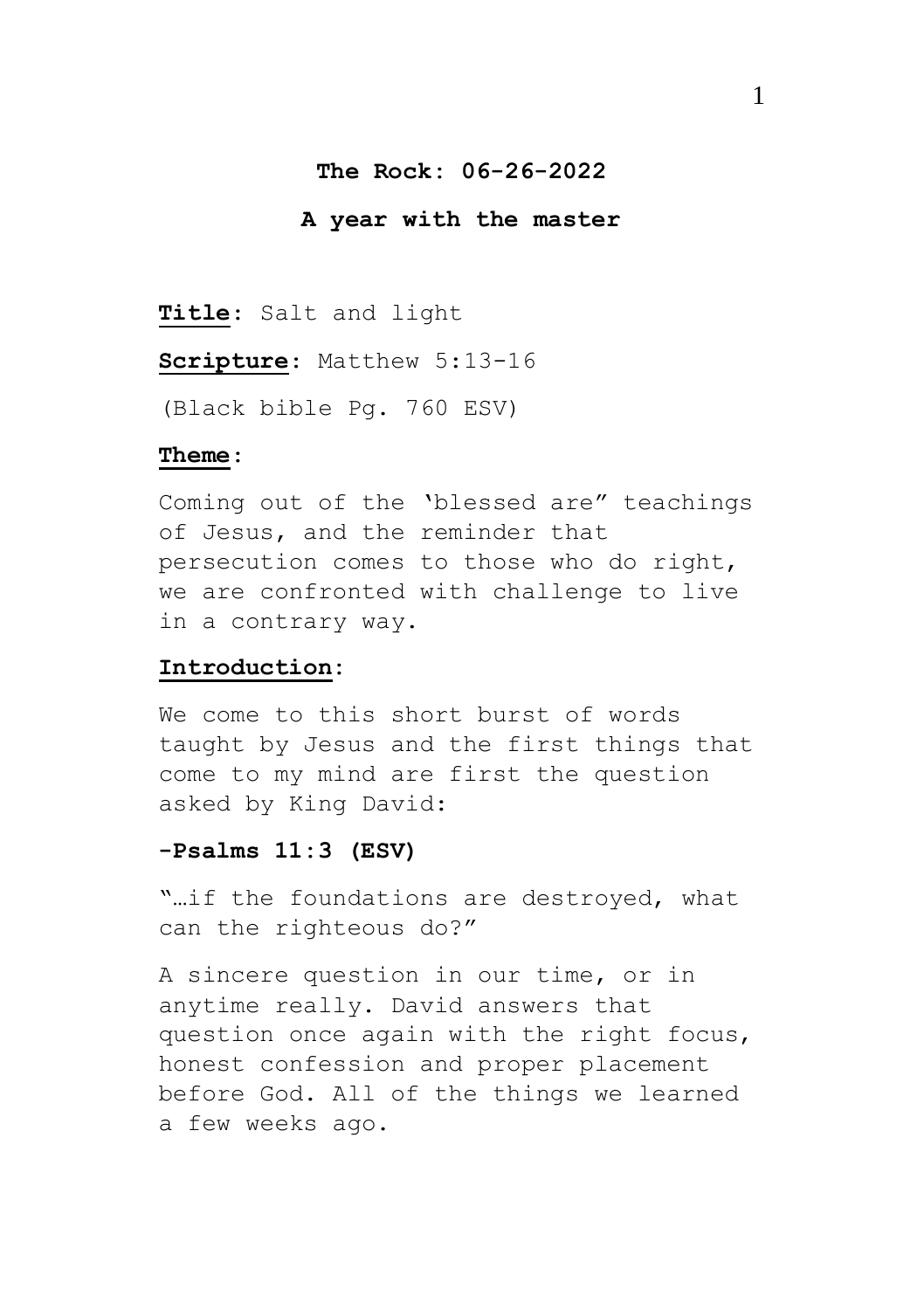I leave the rest of the Psalm for you to look at but the beginning of verse four is helpful for us to remember as we begin to look at our text this morning:

## **-Psalms 11:4 (ESV)**

"The Lord is in his holy temple; the Lord's throne is in heaven; his eyes see…"

So very important for us to remember as we learn how to live in a world that has lost its way, in fact it seems to have lost its mind and soul.

While there are many times we would rather be taken to heaven and have all this be done with, God has given us a Jesus sized assignment.

He too, when faced with the evil in this world that was coming at Him in a heavy and dark way, understood His task in time.

Certainly not to be fatalistic here, but being very much a Christian who is a realist. Jesus said, "Not my will, but yours be done."

The task can at times seem so overwhelming, and so frustratingly agitating, as things go from bad to worse. Yet that is not the gospel hope,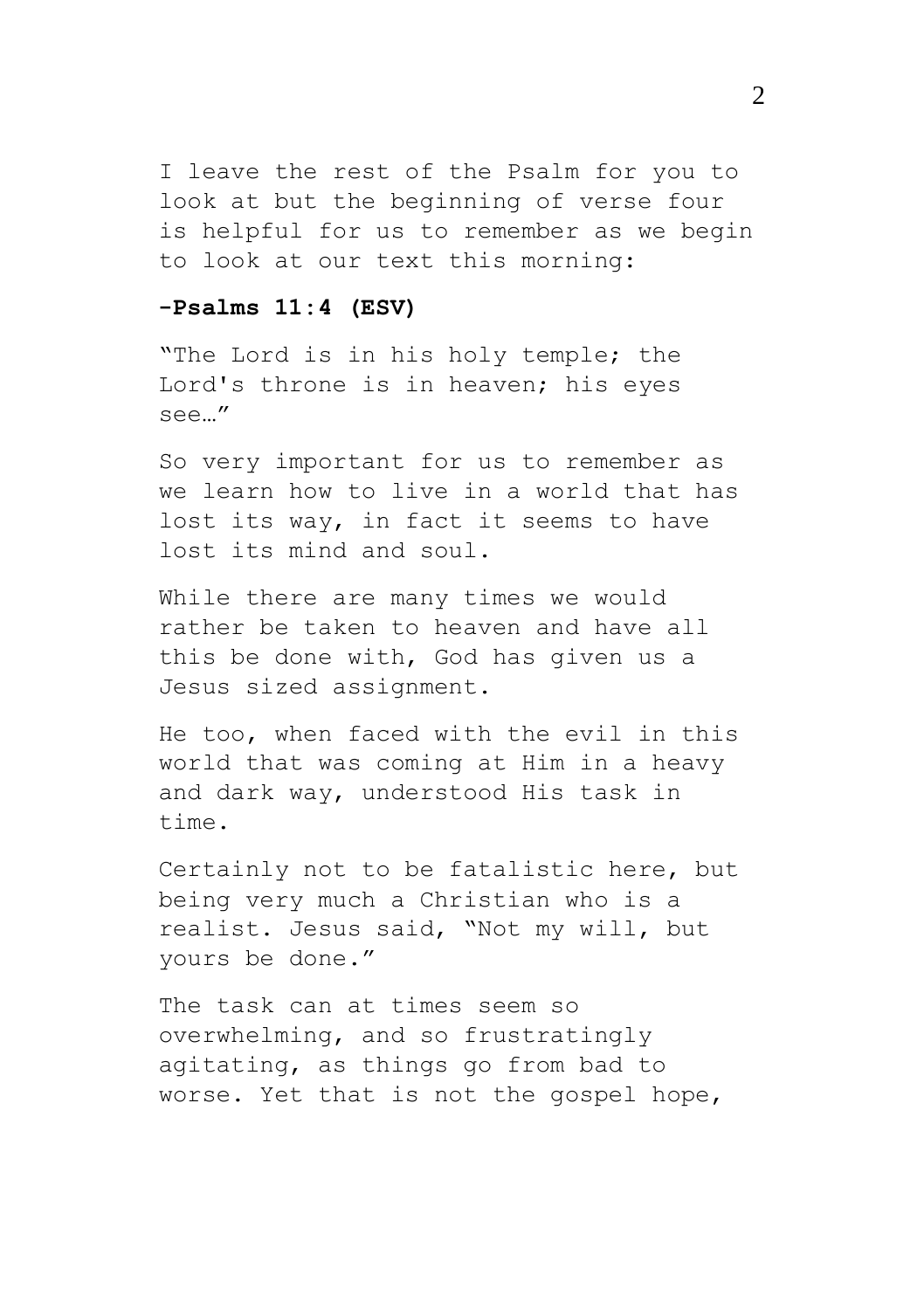and we are not to be like those who mourn or act that way:

## **-1 Thessalonians 4:13 (ESV)**

"But we do not want you to be uninformed, brothers, about those who are asleep, that you may not grieve as others do who have no hope."

Paul, in this passage is talking about the promised second coming of Jesus. Until that day we are to live and work as His hands and feet in this, His world.

But how?

#### **The Story:**

How do we flavor the world around us? How do we shine? We have an either / or option actually, and the Bible drives us toward, rather commands us toward the positive:

We can flavor the world be being bitter, angry, and self-righteous OR we can be joyful, hopeful, salty -enhancing and preserving anything which is good.

We can shine dimly, harshly, and flickering about OR we can shine brightly, softly, steady in the storms. Being that safe harbor light, which is that steady and stable stream of light regardless of weather.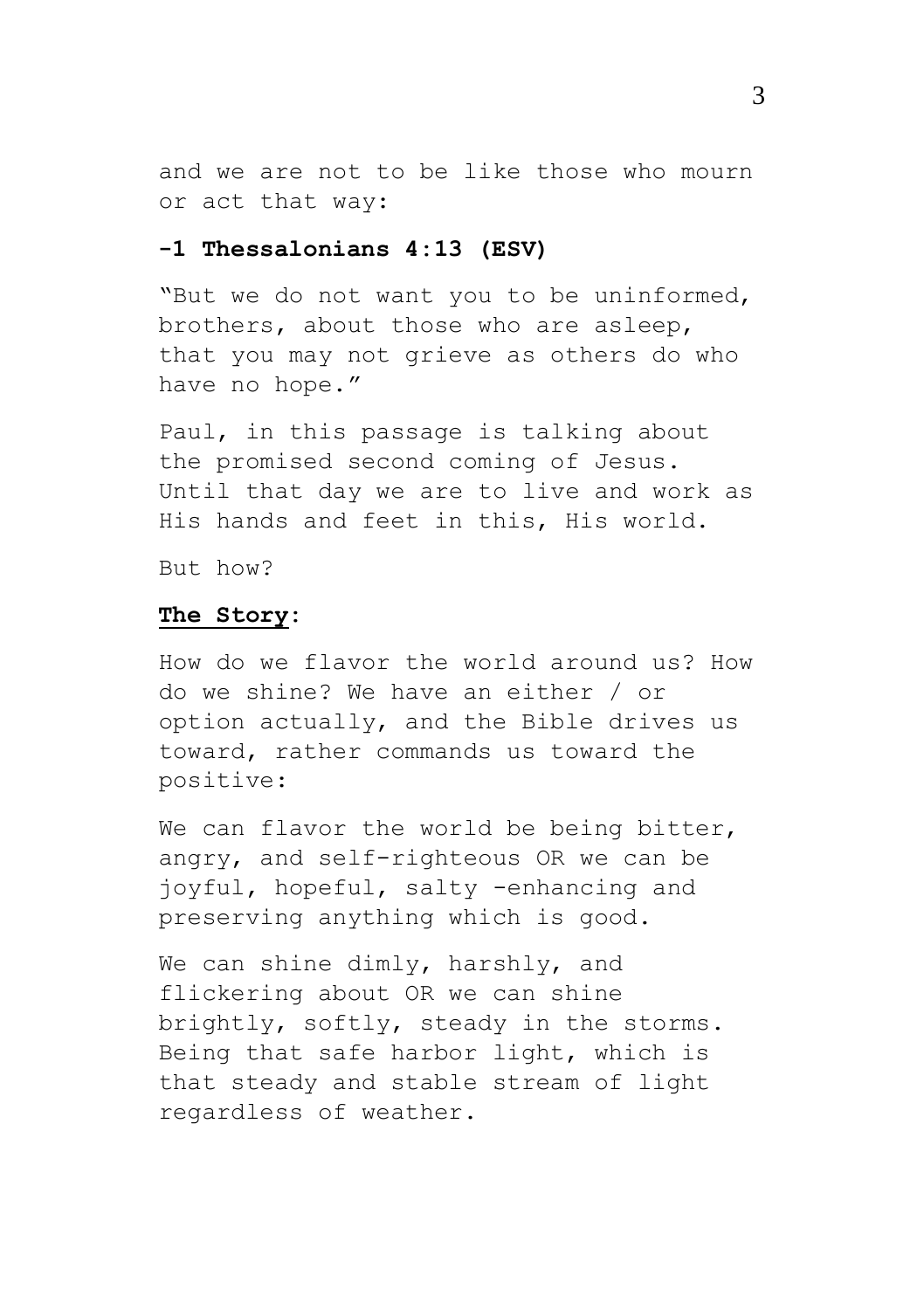SO, for the balance of our time together this morning, let's look at that, because the assignment which Jesus gives His disciples here in Matthew is a privilege, not a burden.

We have spent the better part of the last two months looking at what Christians in this world "are" -poor in spirit, mournful, meek, hungering and thirsting, merciful, pure in heart.

Now, Jesus shifts gears here and in essence says because this is what you are, here is how that is to look, to work itself out in your day-to-day living.

It's not just any old way of living. He starts by telling us that:

### **-Matthew 5: 13a (ESV)**

"You are the salt of the earth…"

#### **-Matthew 5:14a (ESV)**

"You are the light of the world…"

This is directed at you and me. In the grand scheme of God's plan to redeem humanity and this fallen world, do not miss that He has called ordinary, everyday people to fulfill His plan.

There is not a secret "Jesus club", where one needs a certain level of training or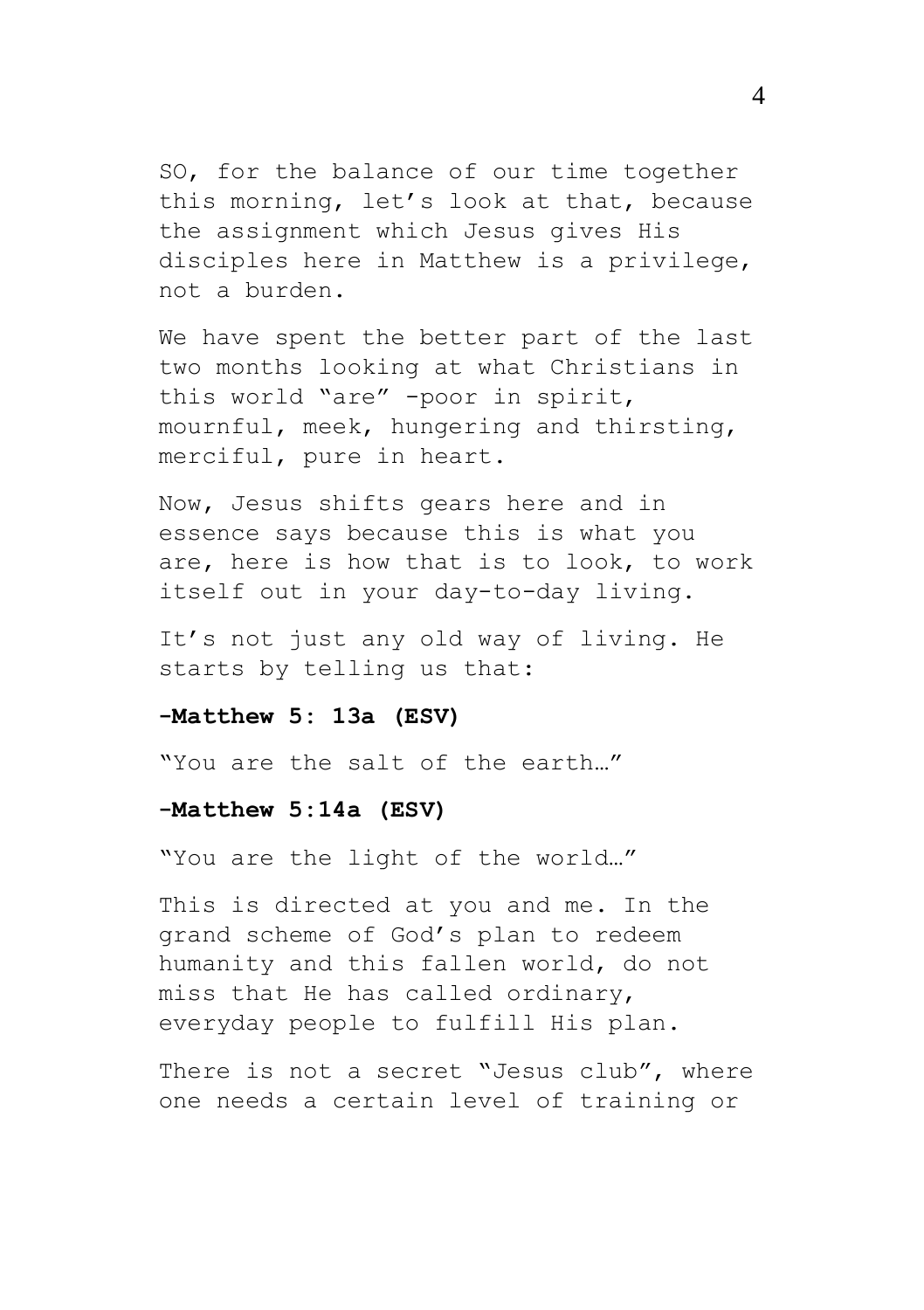education, or some secret knowledge given to only a select group.

No. God the Father, through Jesus the son, has empowered ordinary, everyday people from all walks of life and all kids of backgrounds and empowered them (you and me) with His Holy Spirit, and says: Go into all the world and tell people about my Son Jesus.

Lloyd-Jones makes this clear too when he preached on this at the height of the cold-war and nuclear threat around the globe. He challenged his congregation to the same way of living:

"…let us remember that it is a statement concerning the ordinary, average Christian. Not certain Christians only. It is applicable to all who rightly claim that name…[for] The LORD who said, 'You are the light of the world,' also said, "I am the light of the world.'"

# **-Studies in the Sermon on the Mount Pg. 142**

This is something that we need to take together, because we cannot be salt, we cannot be light in this world if we are not in the light -who is Jesus.

All of the beatitudes, really are pulled together here, as this becomes a reflection of our heart and mind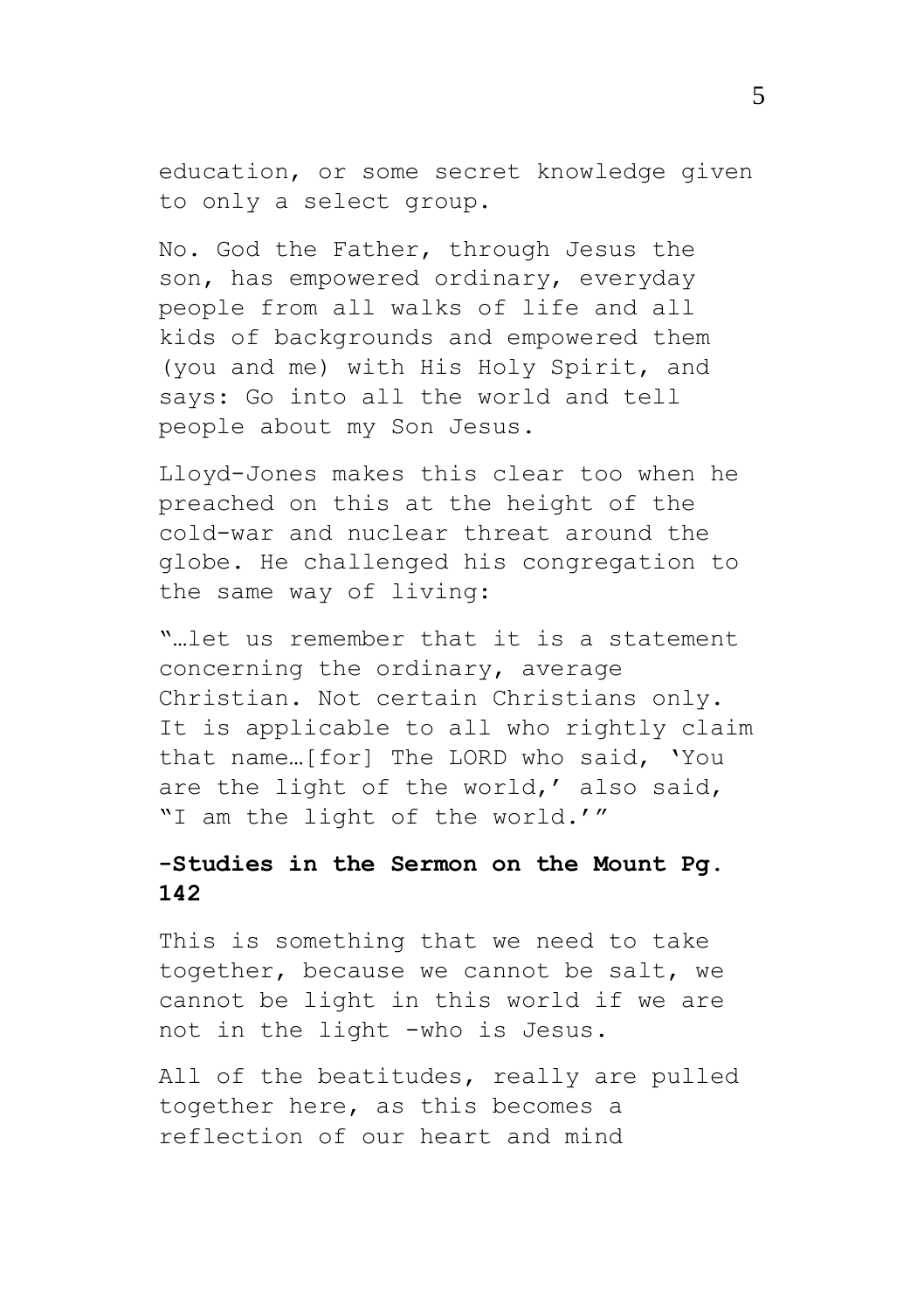attitude. It is the reflection of our intimate relationship with the one who is the light that shines in the darkness.

I am deeply encouraged by that, because John tells us in the opening verses of his gospel:

## **-John 1:1-5 (ESV)**

"In the beginning was the Word, and the Word was with God, and the Word was God. He was in the beginning with God. All things were made through him, and without him was not any thing made that was made. In him was life, and the life was the light of men. The light shines in the darkness, and the darkness has not overcome it.:

We are told that as Christian men and women in this world, that we are partakers of this divine nature -the light is Christ Himself, our hope of glory.

That is a joyful thing to me in this world of darkness. That in Christ, not only can we be light and shine, but He loves us that much that we get to be partners with Him in His glory –"the divine nature."

Being salt and being light then, is a privilege and a joy, even though it is challenging and difficult at times. Most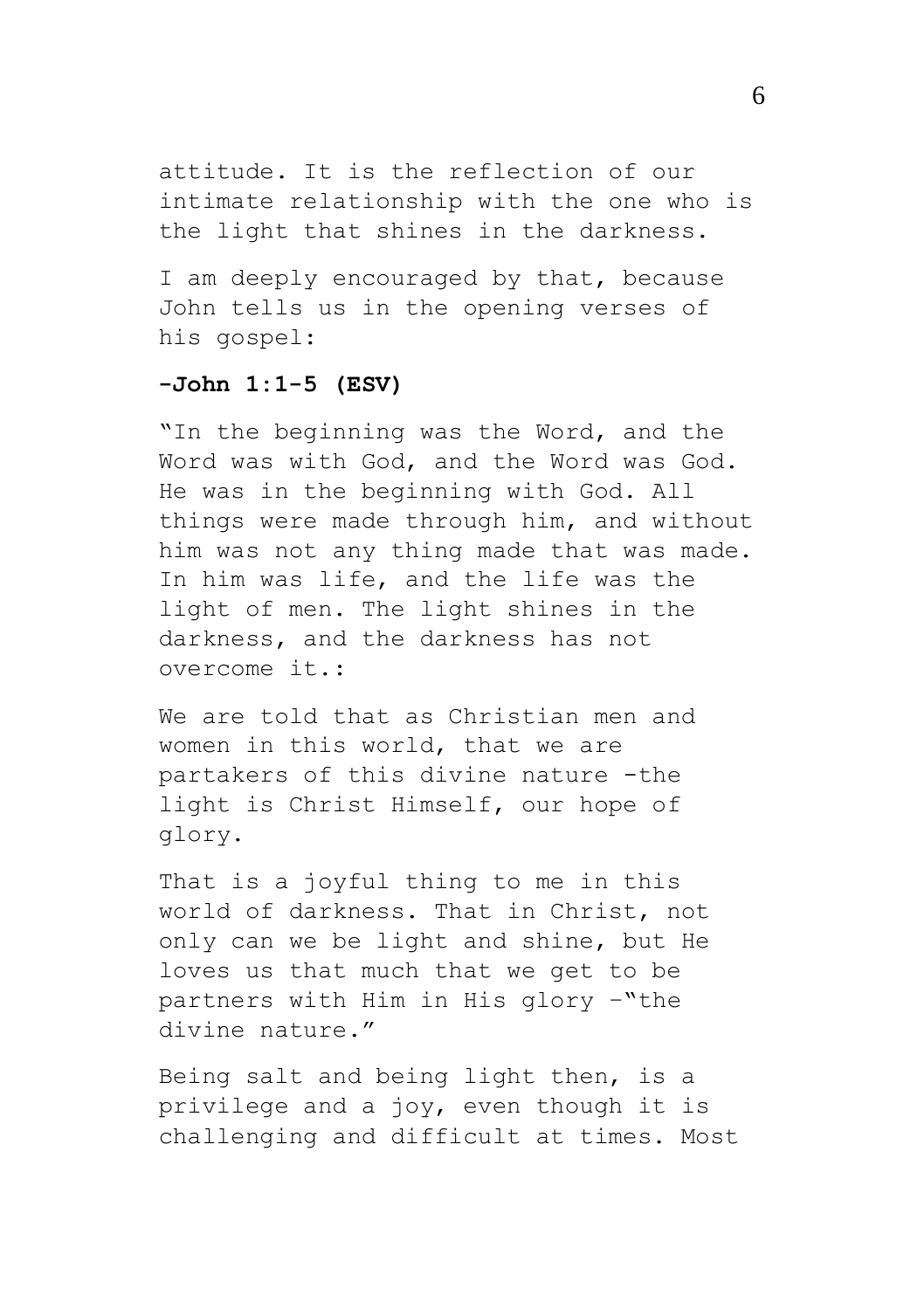especially when the foundations are crumbling.

But God uses the simple to confound and confuse the wise, he uses the foolishness of "preaching and proclaiming" to save those who will believe.

## **-1 Corinthians 1:23-24 (ESV)**

"…but we preach Christ crucified, a stumbling block to Jews and folly to Gentiles, but to those who are called, both Jews and Greeks, Christ the power of God and the wisdom of God."

So, contrary to all the worldly wisdom and philosophies of our time which claims such enlightenment. For all the highminded thinkers and tinkers of our day are tripped up and confused by the simple "uneducated and unenlightened" believers in Jesus.

In a world of decay / rottenness and darkness, we have the privilege of being salt and light. This is not negative. This is not a complaint and railing against the darkness.

I have found that we like to use that excuse to avoid reality. That statement is a true statement and diagnosis actually. The only way we can find a cure, the only way we can fix a sickness is to properly call it what it is.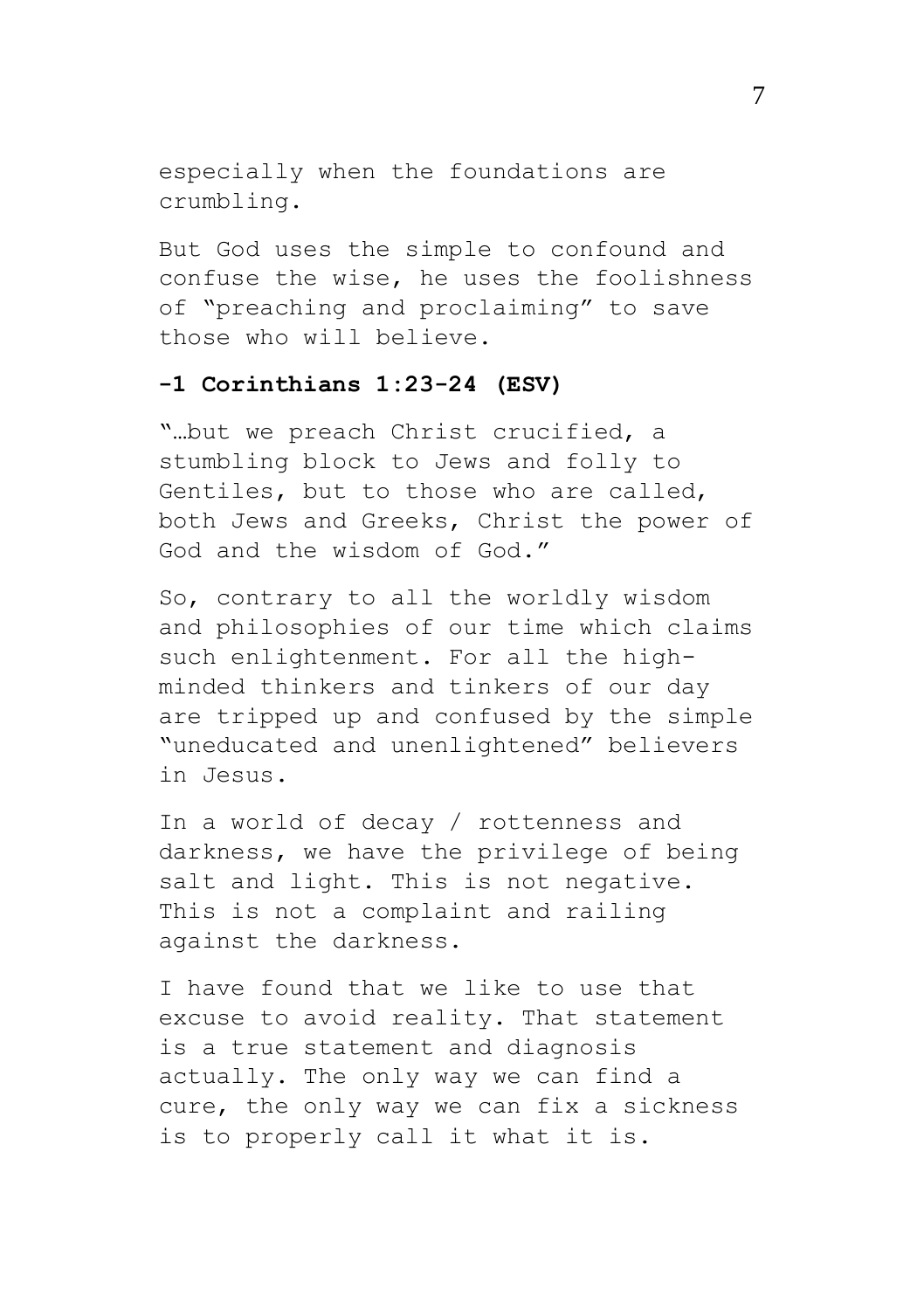Decay and rot. That is what is happening in our world. Here stands the church (The People of God), seasoning and shining. Preserving against more rot and shining as a beacon in the harbor of rough water.

I love the Cape, and any chance I get, I love to go and spend time there. My Mom has a cottage Mid-Cape. I love all of the beaches and harbors and all the little inlets along the sandy shores.

Chatham and Monomoy point are probably my favorite.

There is a dangerous beauty there which you will discover each time you visit. The sand shifts so much from year to year, and sometimes even season to season, that if you aren't careful, you could shipwreck or just run aground.

Or, if you are beach walking and don't time things right, you could end up stuck somewhere when the tide comes in. Not realizing that what used to be a safe harbor, has not become a trap.

A fixed, unmoving point is essential, is critical to have if you want to navigate and journey safely. Chatham light, probably my favorite light house, sits, as always, pointing out into the sea, just off Monomoy point and Chatham inlet.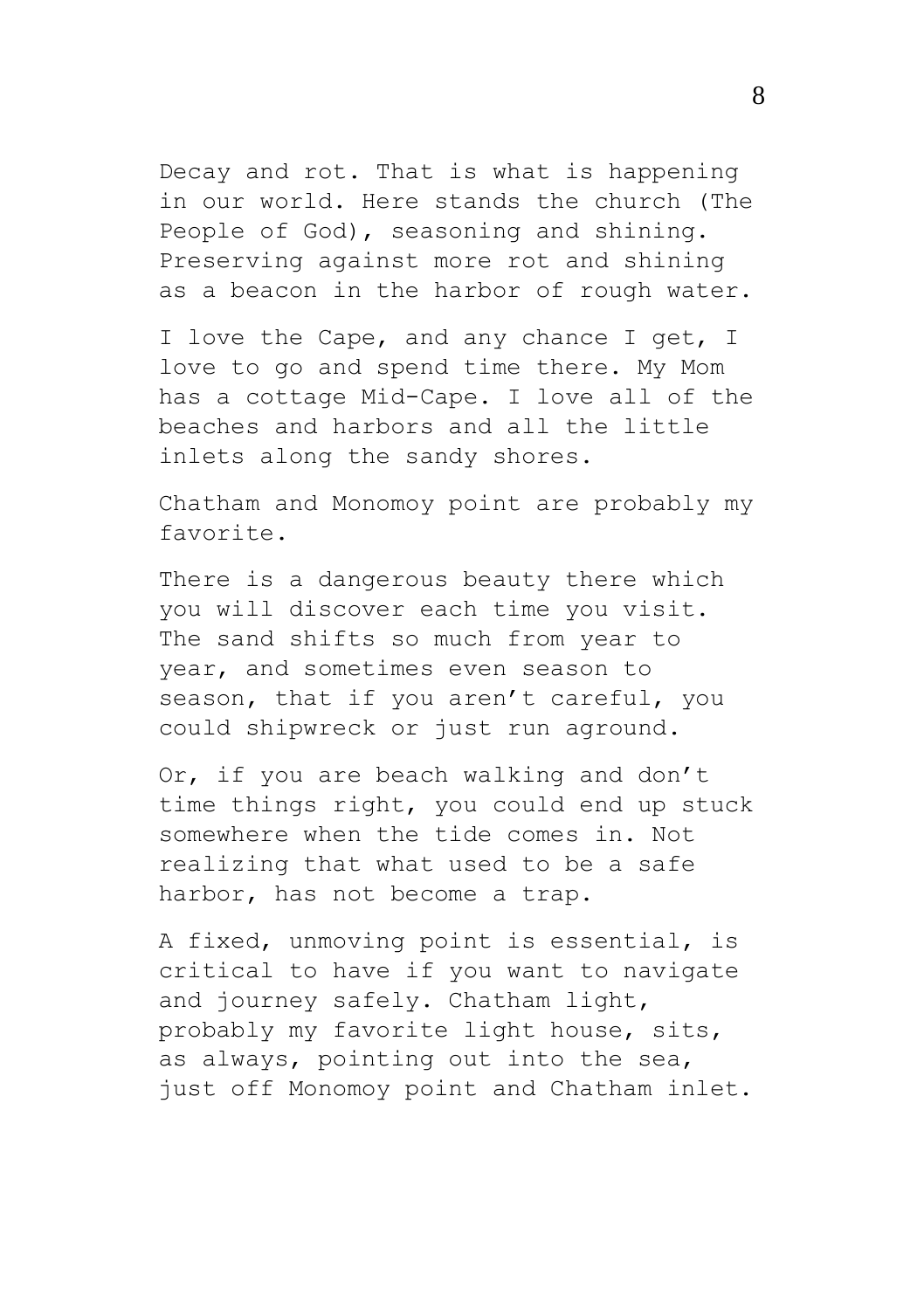IF you've never seen it, my mom gave me a water color of it, and it hangs in my office. For me, it's a strong reminder that a fixed, anchored point of light is the most beautiful thing in the darkness of a Nor'Easter storm.

When everything is confused and tossing about, there it shines -simply calling you "home" to that safe harbor.

You are the salt of the earth. You are the light of the world. What Jesus is giving us here, defines our calling and purpose in this world. In the moral decay and decline, in the ever-increasing darkness -season, preserve from rot and "putrefaction", shine!

You see the challenge of verses 15-16,

## **-Matthew 5:15-16 (ESV)**

"Nor do people light a lamp and put it under a basket, but on a stand, and it gives light to all in the house. In the same way, let your light shine before others, so that they may see your good works and give glory to your Father who is in heaven."

Is often portrayed as negative toward the believer. What do I mean by that? Well, let's be honest, the brow-beating one gets when we are told: "You are not courageous enough to go about 'declaring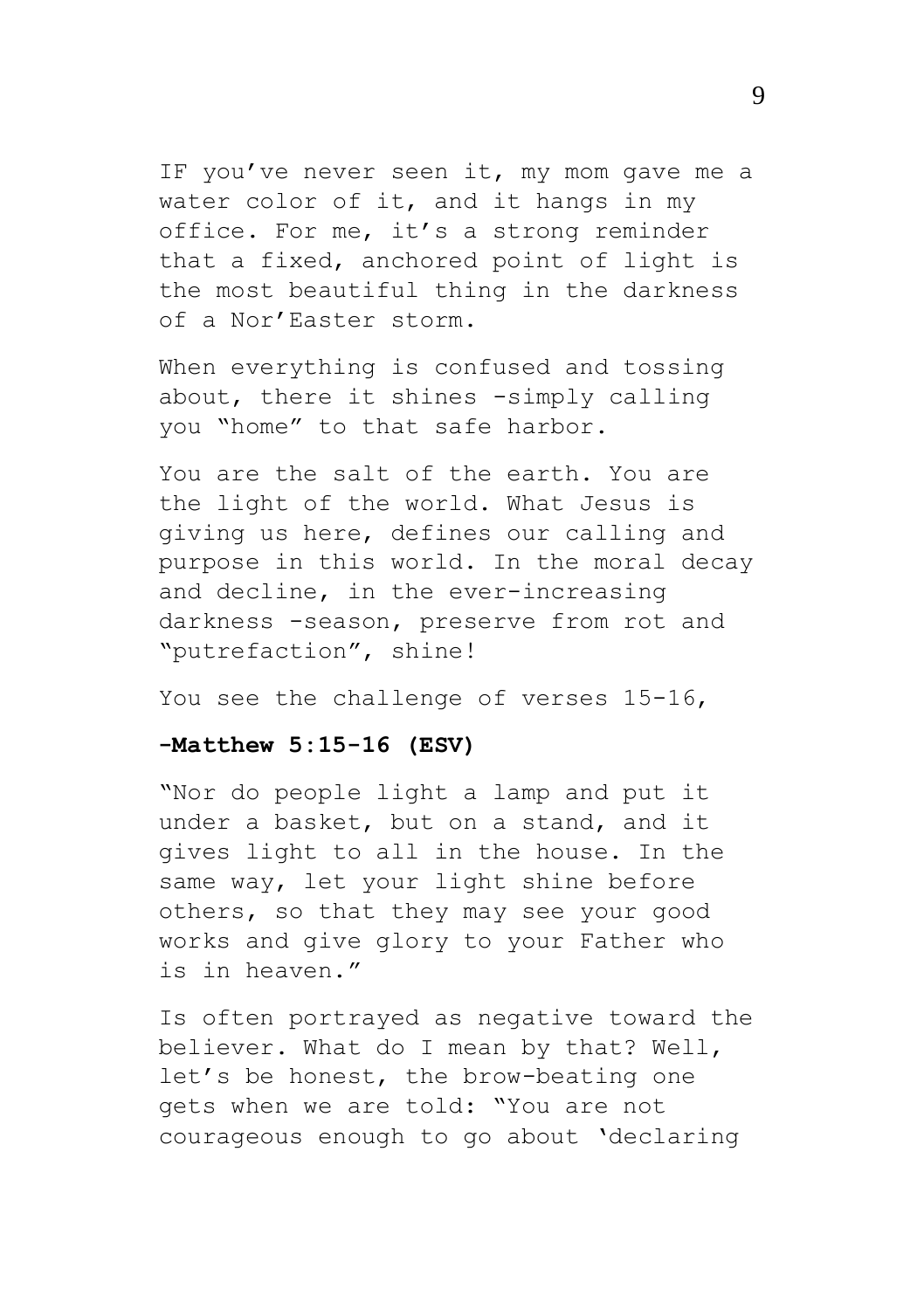Jesus', yelling from some street corner and demanding that people turn or burn".

In other words, if you aren't running around acting and looking like a Billy Graham, if any of you young folks even know who he is, then somehow you are a failure and a disappointment to God.

That is wrong, that comes more from the insecurity of the preacher and pastor than it does from anywhere else.

In fact, Jesus here, is giving us a positive charge. You are my representatives in this world, which I have redeemed.

Let's remember what Jesus said, "I am the light of the world", and He is. But He has gone back into heaven, and until he comes back again (remember our text from 1 Thess.) He says to us: "YOU are the light of the world."

You are the only hope this world has as my people representing me in My redeemed world. Salt away! Because as much as salt enhances the flavor of the things it is put in, never forget too, that salt is a preservative.

It prevents rot, it prevents decay. As bad as our world is and is getting, it would be far worse were it not for the Church being salty. Holding fast to the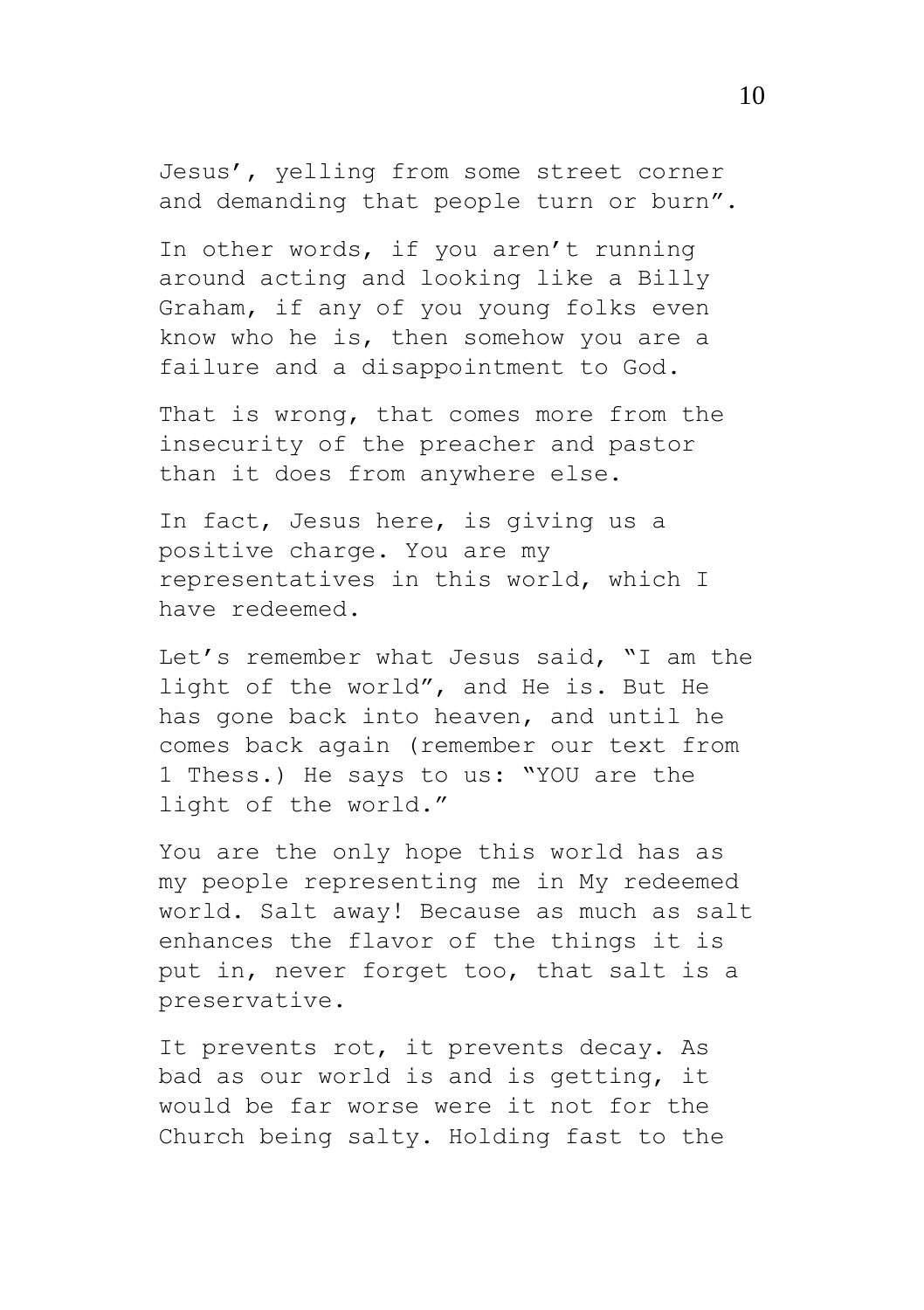truths of the gospel message and the whole Bible.

Season away! Shine on! It is a privilege. It is not about being educated or uneducated. It's not about social status or standing, or about your background, your ethnicity or anything of the like.

It is about BEING – of being faithfully present within, and as the world laughs and mocks and persecutes, you shine, season and simply be like Jesus.

Being the best (you fill in the blank here) to the glory of God, that you can be. That will season those around you, will shine on those around you.

People will see that you are different, that you are faithful, that you are steady, even in the storms of life.

You see, because of Christ in you, the hope of glory, He works in and through you to accomplish His purposes. I love that!

I love what Paul says too when he is writing to the Corinthian church. In his second letter to them, chapters four and five are so powerful. Don't ever think perfection is your goal.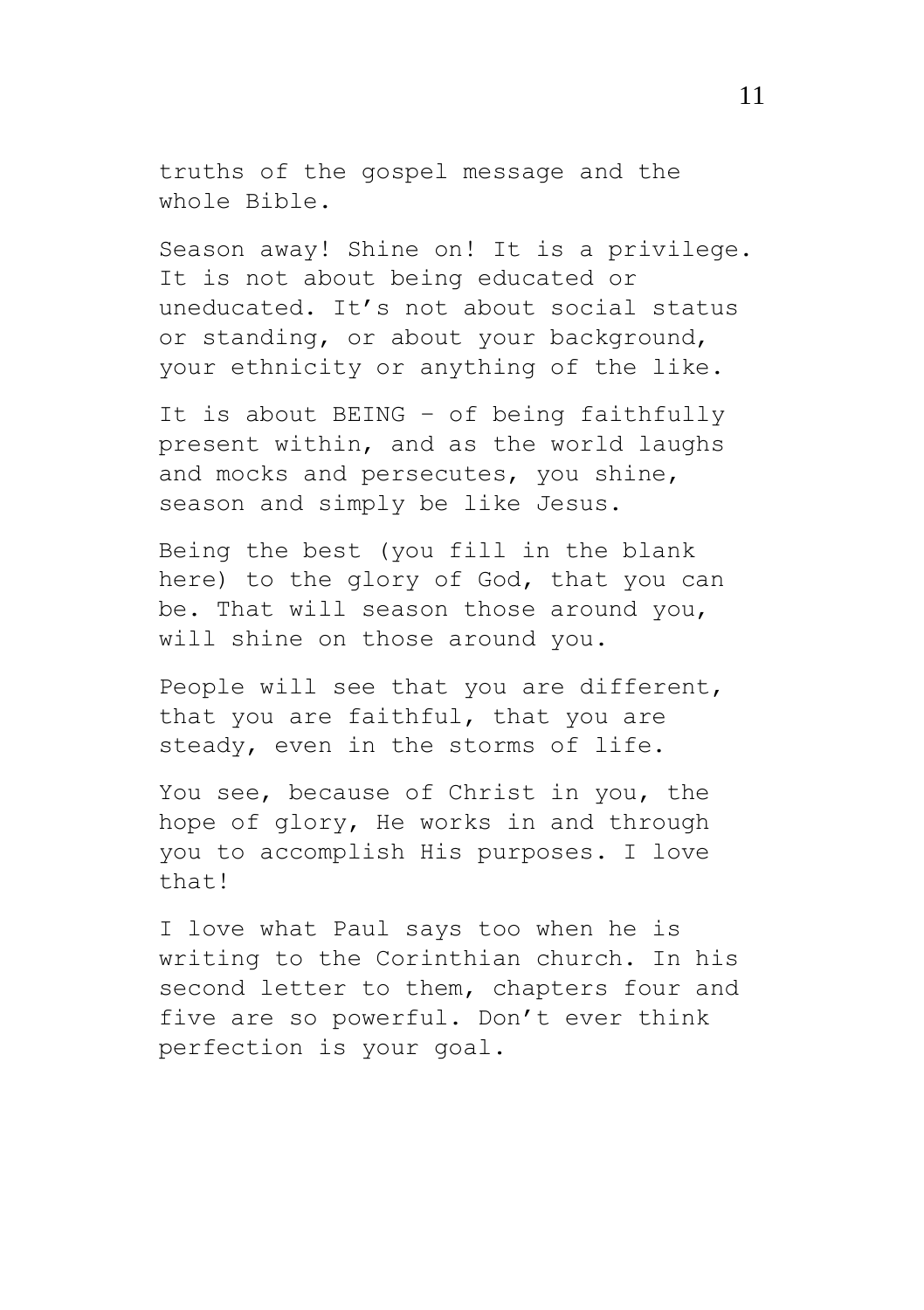Jesus was perfect, we should strive for excellence and obedience in our day-today walk. Listen to what he says to us:

## **-2 Corinthians 4:5-7 (ESV)**

"For what we proclaim is not ourselves, but Jesus Christ as Lord, with ourselves as your servants for Jesus' sake. For God, who said, "Let light shine out of darkness," has shone in our hearts to give the light of the knowledge of the glory of God in the face of Jesus Christ. But we have this treasure in jars of clay, to show that the surpassing power belongs to God and not to us."

Old broken clay pots. Does that sound like He is looking for us to be perfect? No, rather He is looking for each of us to be faithful, to be present, and to do everything in excellence because it is for His glory.

Yet, we are just a bunch of cracked pots who carry around the presence of Jesus Christ within us, the hope of the world.

Because of that, Paul tells us in chapter 5 -along with Psalm 11 perhaps this can be your homework, because I cannot read it all for you, but I encourage you to look here and make sure that what I am telling you is actually here in the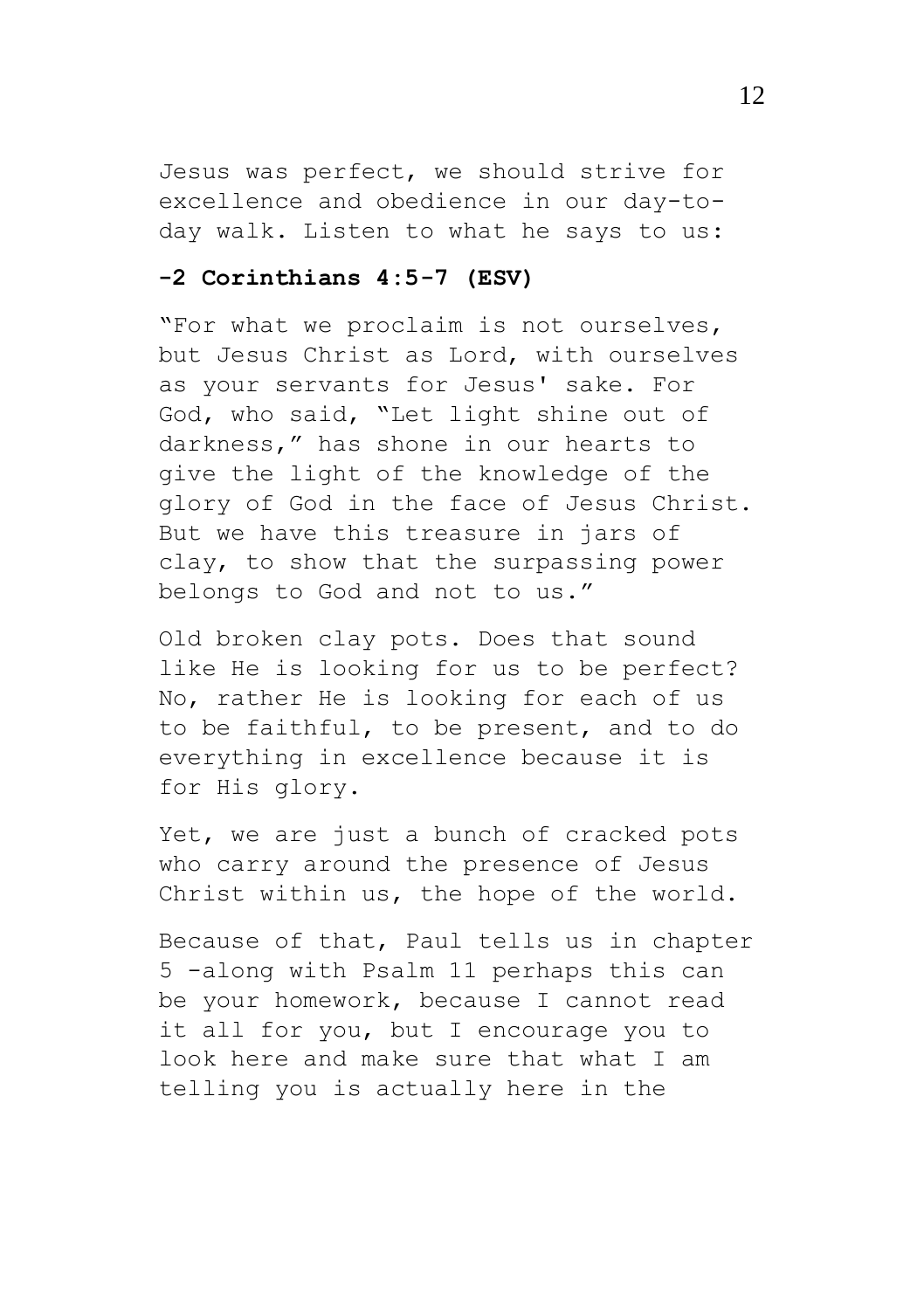Scriptures and says what I am telling you:

## **-2 Corinthians 5:16-21 (ESV)**

"From now on, therefore, we regard no one according to the flesh. Even though we once regarded Christ according to the flesh, we regard him thus no longer. Therefore, if anyone is in Christ, he is a new creation. The old has passed away; behold, the new has come. All this is from God, who through Christ reconciled us to himself and gave us the ministry of reconciliation; that is, in Christ God was reconciling the world to himself, not counting their trespasses against them, and entrusting to us the message of reconciliation. Therefore, we are ambassadors for Christ, God making his appeal through us. We implore you on behalf of Christ, be reconciled to God. For our sake he made him to be sin who knew no sin, so that in him we might become the righteousness of God."

The Bible, the Christian in this world, the Gospel of Jesus of Nazareth, The Christ, is not one way of many ways. We are not one "type of religious people amongst many".

It is not a philosophy of good teachings which challenge us to be better. Nor is it something we mess around with to make